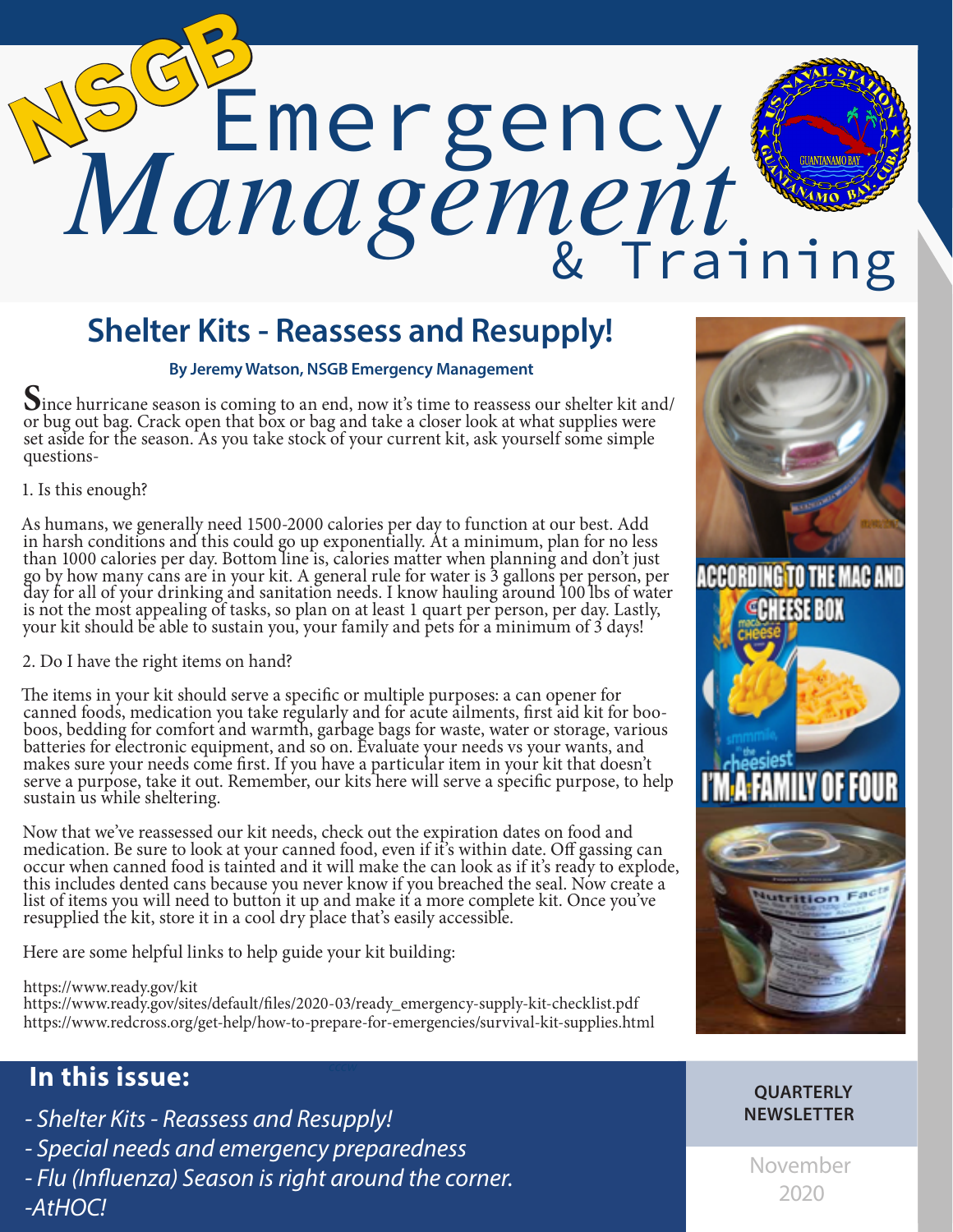## **Special needs and emergency preparedness**

**By Jeremy Watson, NSGB Emergency Management**



Fires, floods, earthquakes, acts of terrorism or any other natural and man-made disaster can present problems for even the most capable of our population. Protecting yourself and your family requires planning. This is especially true when protecting family members with special needs. Whether dealing with functional or cognitive disabilities, preparing and sharing your plan with family, friends and caregivers can help reduce stress during evacuation or shelter time.

So what can a family do to maintain some normalcy during a large scale event?

For those with cognitive, speech or hearing disabilities, including autism spectrum disorder, consider the following:

- 1. Include your family member or child in the planning and preparation of a kit. Let them pick out an item or two that will make them feel secure, such as a book or food.
- 2. Handheld electronic device loaded with their favorite movies and games, along with spare batteries and/ or charging device.
- 3. Headphones to decrease auditory distractions.
- 4. Small pop up tent to decrease visual stimulation in a sheltering situation.
- 5. For blindness or low vision, braille or large print labels for kit items.
- 6. Spare augmentative communications device and plenty of batteries for those with speech disabilities.
- 7. For deaf or hard of hearing disabilities, extra hearing-aid batteries, radio with text display and flashing alerts. Also consider a pen and paper for your kit as there will be personnel helping that have little or no knowledge of sign language.

For those with a medical necessity (dialysis or other medical equipment requiring electricity) or mobility disability, consider the following:

- 1. Lightweight, collapsible, manual chair as electricity may be limited for recharging a powered wheelchair.
- 2. Patch kit or sealant for flat tires or an extra inner tube if tires are not puncture proof. Consider changing to a puncture proof tire, if possible, as there will be hazardous debris all over the ground after a large scale event.
- 3. Collapsible cane or walker if family member can walk with assistance.
- 4. Equipment instructions to help those out of your support network who may not deal with these types of equipment.
- 5. Speak with your medical providers about portable, rechargeable equipment such as dialysis machine and portable oxygen including extra oxygen tanks.
- 6. Specialized tool kits for mobility assistance items.

Reach out and speak to medical providers, caregivers and family members about your plans and needs! You can also contact your installation Emergency Management Department to assist in the planning process.

#### Helpful links:

https://www.ready.gov/disability

https://cshcn.org/resources-contacts/emergency-preparedness-for-children-with-special-needs/ https://www.redcross.org/get-help/how-to-prepare-for-emergencies/inclusive-preparedness-resources.html https://www.youtube.com/watch?v=iGddWyoWkyg (We Prepare Everyday video with open caption, ASL and audio description)